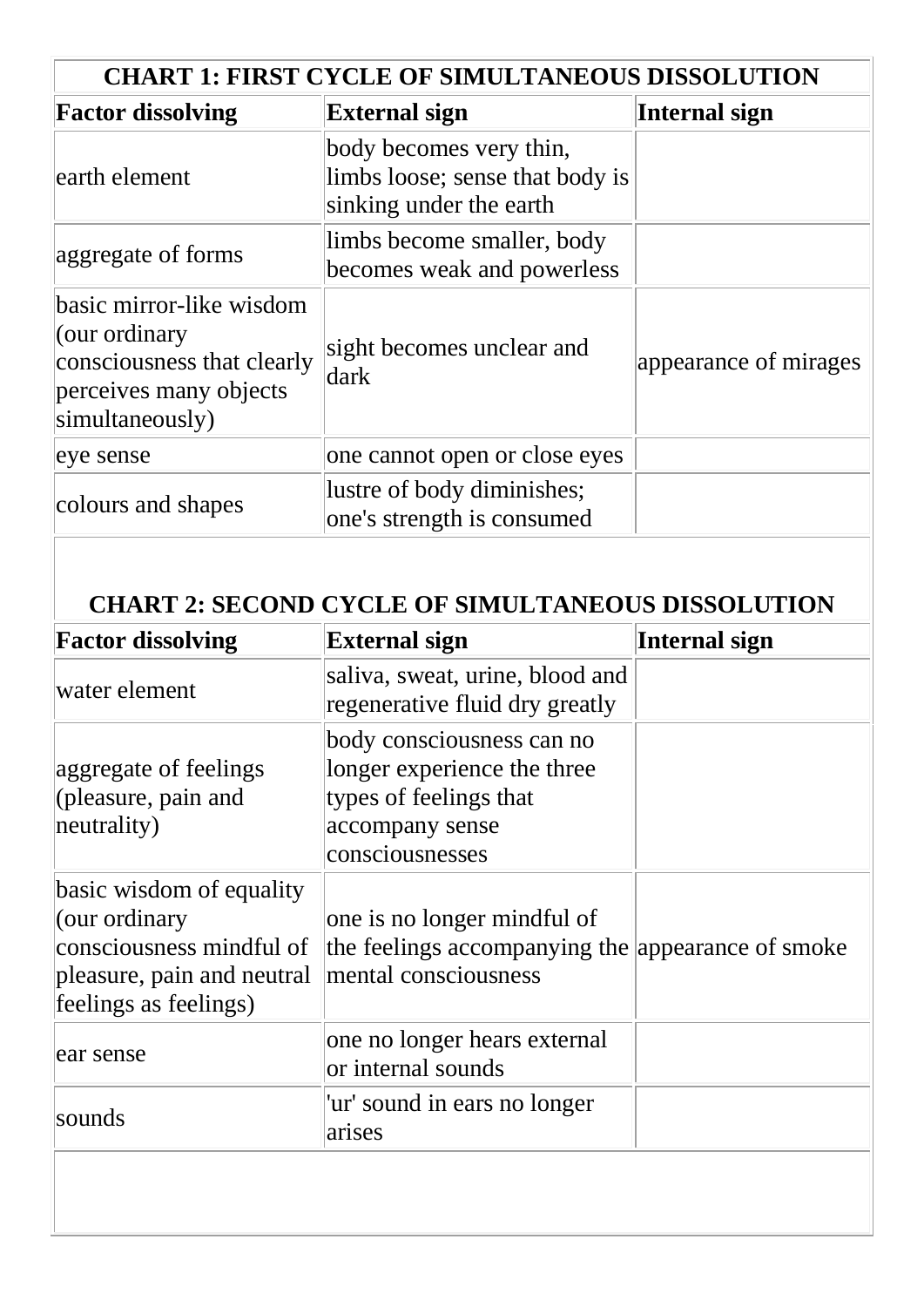| <b>CHART 3: THIRD CYCLE OF SIMULTANEOUS DISSOLUTION</b>                                                                                      |                                                          |                                                      |  |  |
|----------------------------------------------------------------------------------------------------------------------------------------------|----------------------------------------------------------|------------------------------------------------------|--|--|
| <b>Factor dissolving</b>                                                                                                                     | <b>External sign</b>                                     | Internal sign                                        |  |  |
| fire element                                                                                                                                 | one cannot digest food or<br>drink                       |                                                      |  |  |
| aggregate of<br>discrimination                                                                                                               | one is no longer mindful of<br>affairs of close persons  |                                                      |  |  |
| basic wisdom of analysis<br>(our ordinary<br>consciousness mindful of<br>the individual names,<br>purposes and so forth of<br>close persons) | one can no longer remember<br>the names of close persons | appearance of fireflies<br>or sparks within<br>smoke |  |  |
| nose sense                                                                                                                                   | inhalation weak, exhalation<br>strong and lengthy        |                                                      |  |  |
| odours                                                                                                                                       | one cannot smell                                         |                                                      |  |  |

## **CHART 4: FOURTH CYCLE OF SIMULTANEOUS DISSOLUTION**

| <b>External sign</b>                                                                 | Internal sign                                                |
|--------------------------------------------------------------------------------------|--------------------------------------------------------------|
| the ten winds move to heart;<br>inhalation and exhalation<br>ceases                  |                                                              |
| one cannot perform physical<br>actions                                               |                                                              |
| one is no longer mindful of<br>external worldly activities,<br>purposes and so forth | appearance of a<br>sputtering butter-lamp<br>about to go out |
| tongue becomes thick and<br>short; root of tongue becomes<br>blue                    |                                                              |
| one cannot experience tastes                                                         |                                                              |
| one cannot experience<br>smoothness or roughness                                     |                                                              |
|                                                                                      |                                                              |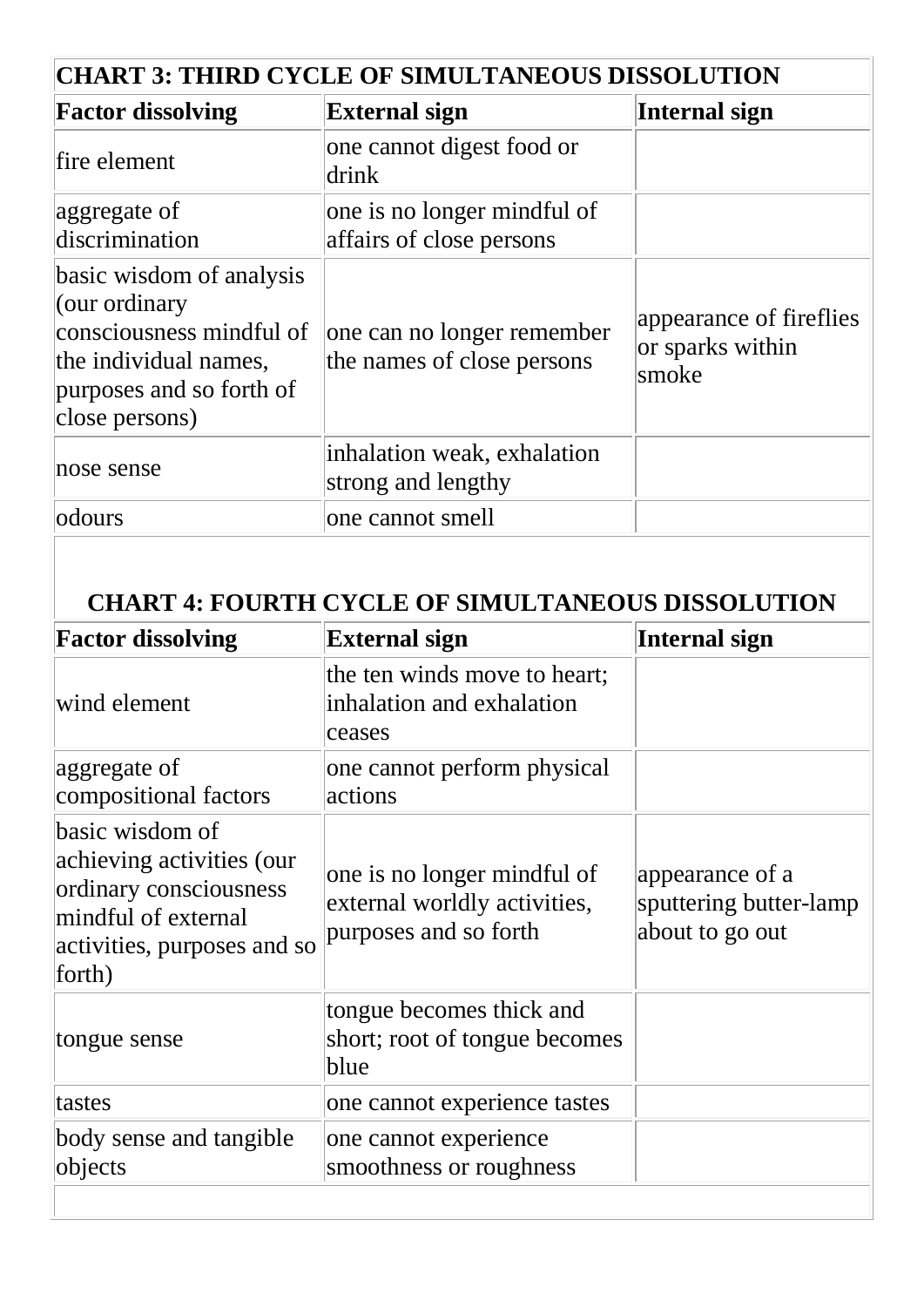| <b>CHART 5: FIFTH TO EIGTH CYCLES OF DISSOLUTION</b> |                                                                                                            |                                                                                                                |  |  |
|------------------------------------------------------|------------------------------------------------------------------------------------------------------------|----------------------------------------------------------------------------------------------------------------|--|--|
| <b>Factor dissolving</b>                             | <b>Cause of appearance</b>                                                                                 | Internal sign                                                                                                  |  |  |
| <b>FIFTH CYCLE</b>                                   |                                                                                                            |                                                                                                                |  |  |
| eighty conceptions                                   | winds in right and left<br>channels above heart enter<br>central channel at top of head                    | at first, burning butter-<br>lamp; then, clear<br>vacuity filled with<br>white light                           |  |  |
| <b>SIXTH CYCLE</b>                                   |                                                                                                            |                                                                                                                |  |  |
| mind of white appearance                             | winds in right and left<br>channels below heart enter<br>central channel at base of<br>spine               | very clear vacuity<br>filled with red light                                                                    |  |  |
| <b>SEVENTH CYCLE</b>                                 |                                                                                                            |                                                                                                                |  |  |
| mind of red increase                                 | upper and lower winds gather<br>at heart; then winds enter drop<br>at heart                                | at first, vacuity filled<br>with thick darkness;<br>then as if swooning<br>unconsciously                       |  |  |
| <b>EIGHTH CYCLE</b>                                  |                                                                                                            |                                                                                                                |  |  |
| mind of black near-<br>attainment                    | all winds dissolve into the<br>very subtle life-bearing wind<br>in the indestructible drop at<br>the heart | very clear vacuity free<br>of the white, red and<br>black appearances -<br>the mind of clear light<br>of death |  |  |